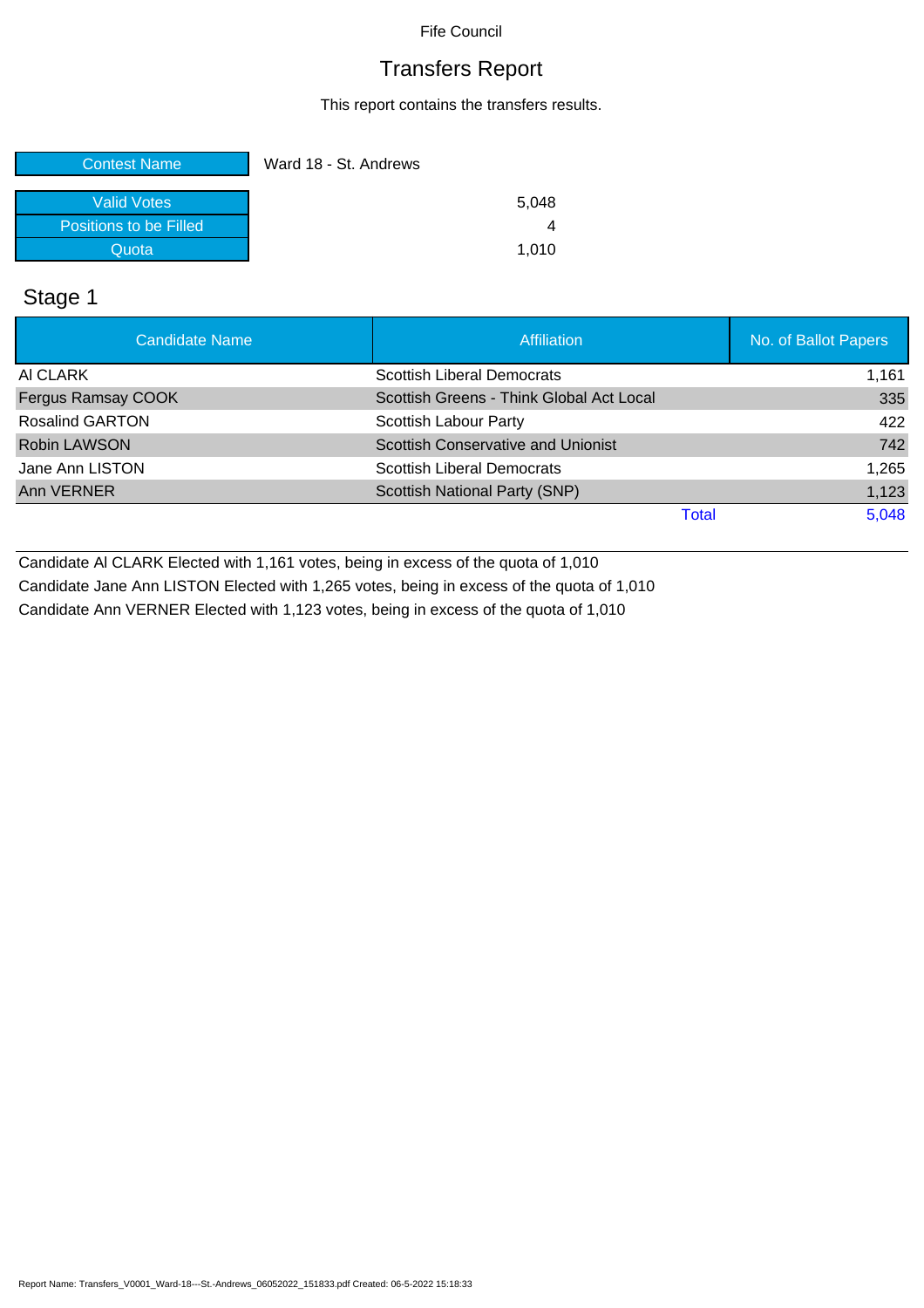# Transfers Report

This report contains the transfers results.

# Stage 2 - Surplus of Jane Ann LISTON 255.00000

| Action                             | No. of Ballot<br><b>Papers</b> | <b>Transfer Value</b> | <b>Votes Transferred</b> |
|------------------------------------|--------------------------------|-----------------------|--------------------------|
| Transfer to Fergus Ramsay COOK     | 252                            | 0.20158               | 50.79816                 |
| <b>Transfer to Rosalind GARTON</b> | 354                            | 0.20158               | 71.35932                 |
| Transfer to Robin LAWSON           | 292                            | 0.20158               | 58.86136                 |
|                                    |                                |                       |                          |
| No further preference              | 367                            | 0.20158               | 73.97986                 |
| Not transferred due to rounding    |                                |                       | 0.00130                  |
|                                    | Total                          |                       | 255.00000                |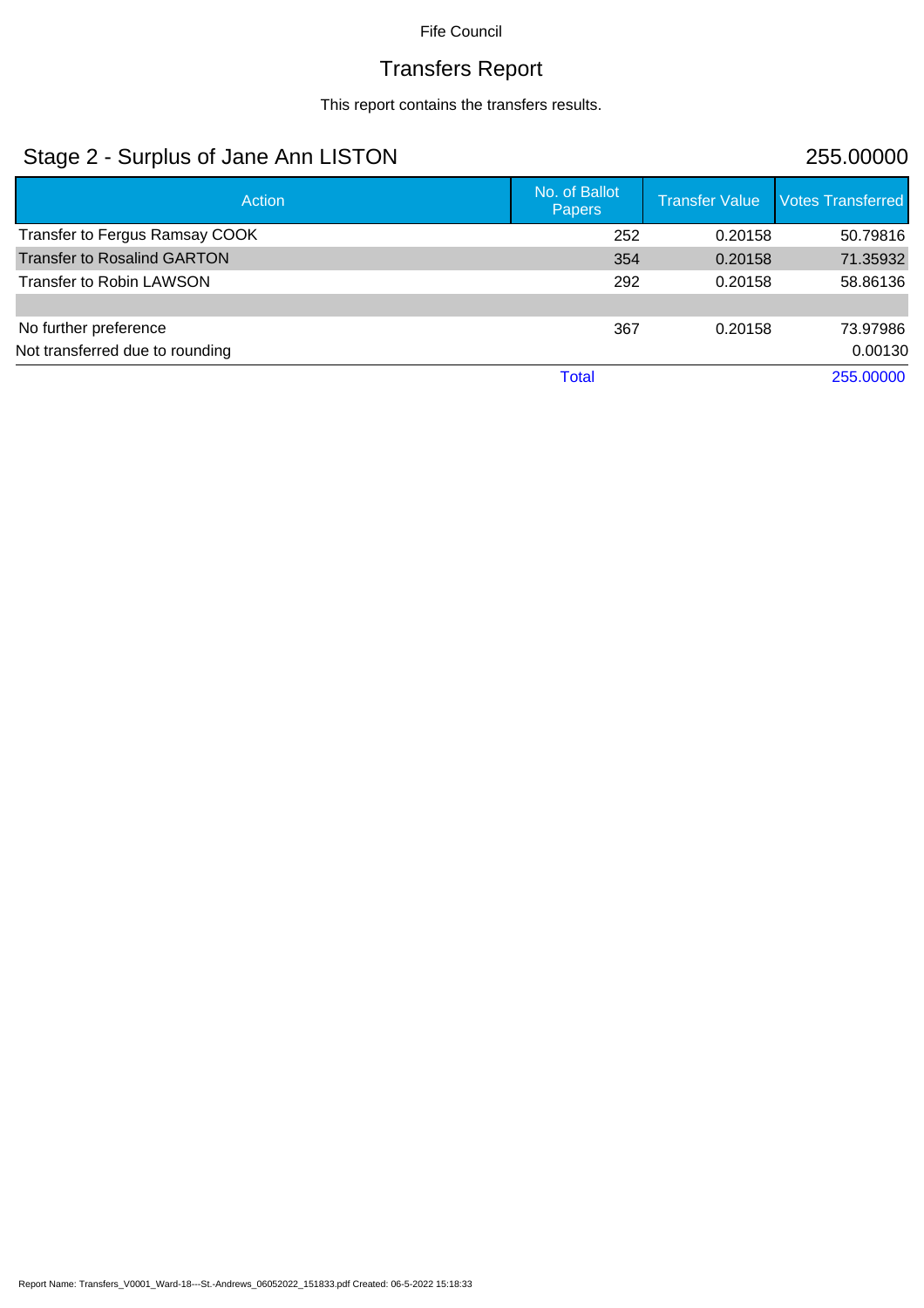# Transfers Report

This report contains the transfers results.

# Stage 3 - Surplus of Al CLARK 151.00000

| <b>Action</b>                      | No. of Ballot<br><b>Papers</b> | <b>Transfer Value</b> | <b>Votes Transferred</b> |
|------------------------------------|--------------------------------|-----------------------|--------------------------|
| Transfer to Fergus Ramsay COOK     | 171                            | 0.13006               | 22.24026                 |
| <b>Transfer to Rosalind GARTON</b> | 326                            | 0.13006               | 42.39956                 |
| <b>Transfer to Robin LAWSON</b>    | 313                            | 0.13006               | 40.70878                 |
|                                    |                                |                       |                          |
| No further preference              | 351                            | 0.13006               | 45.65106                 |
| Not transferred due to rounding    |                                |                       | 0.00034                  |
|                                    | Total                          |                       | 151.00000                |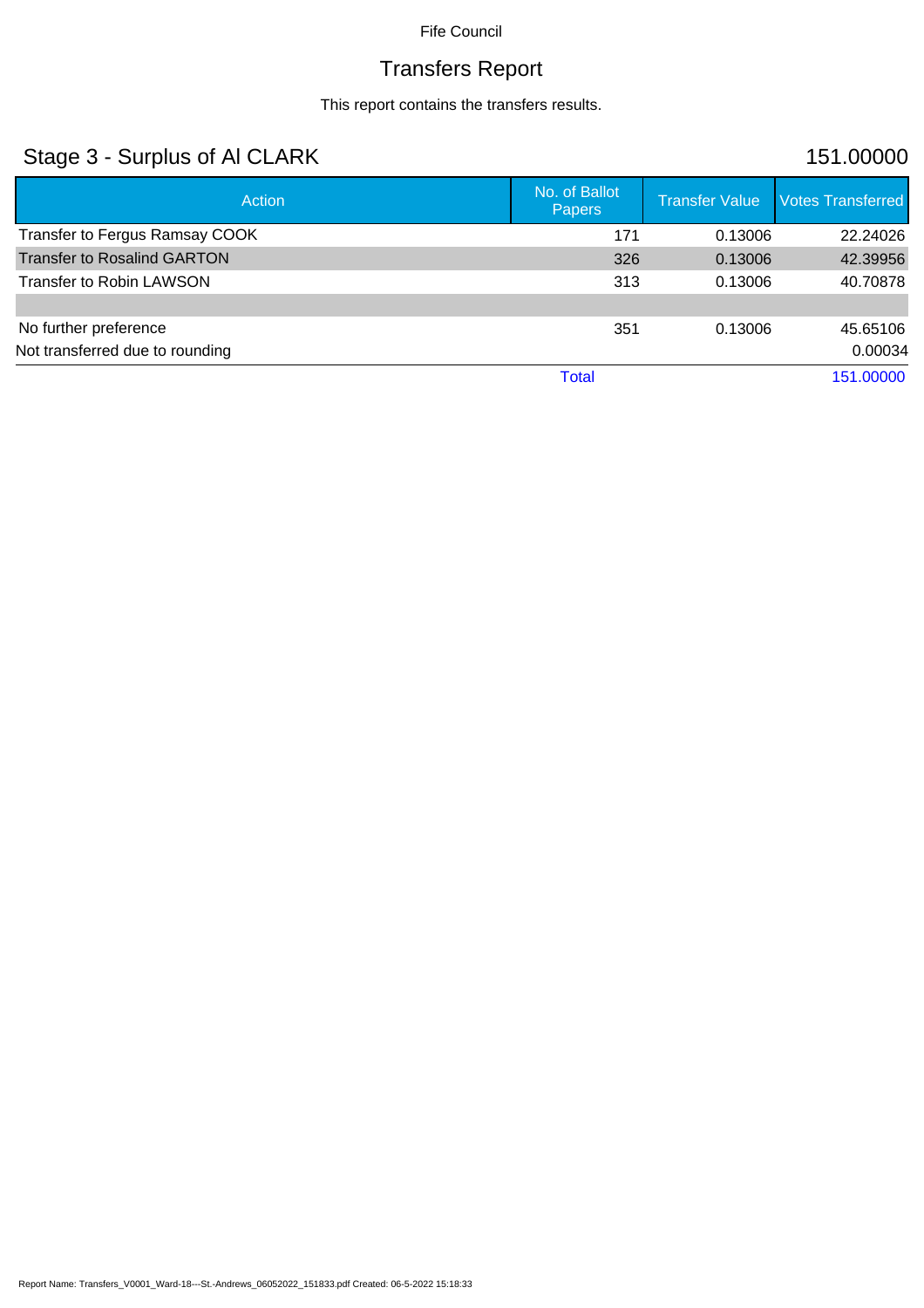# Transfers Report

This report contains the transfers results.

# Stage 4 - Surplus of Ann VERNER 113.00000

| <b>Action</b>                      | No. of Ballot<br>Papers | <b>Transfer Value</b> | <b>Votes Transferred</b> |
|------------------------------------|-------------------------|-----------------------|--------------------------|
| Transfer to Fergus Ramsay COOK     | 600                     | 0.10062               | 60.37200                 |
| <b>Transfer to Rosalind GARTON</b> | 184                     | 0.10062               | 18.51408                 |
| <b>Transfer to Robin LAWSON</b>    | 28                      | 0.10062               | 2.81736                  |
|                                    |                         |                       |                          |
| No further preference              | 311                     | 0.10062               | 31.29282                 |
| Not transferred due to rounding    |                         |                       | 0.00374                  |
|                                    | Total                   |                       | 113.00000                |

Report Name: Transfers\_V0001\_Ward-18---St.-Andrews\_06052022\_151833.pdf Created: 06-5-2022 15:18:33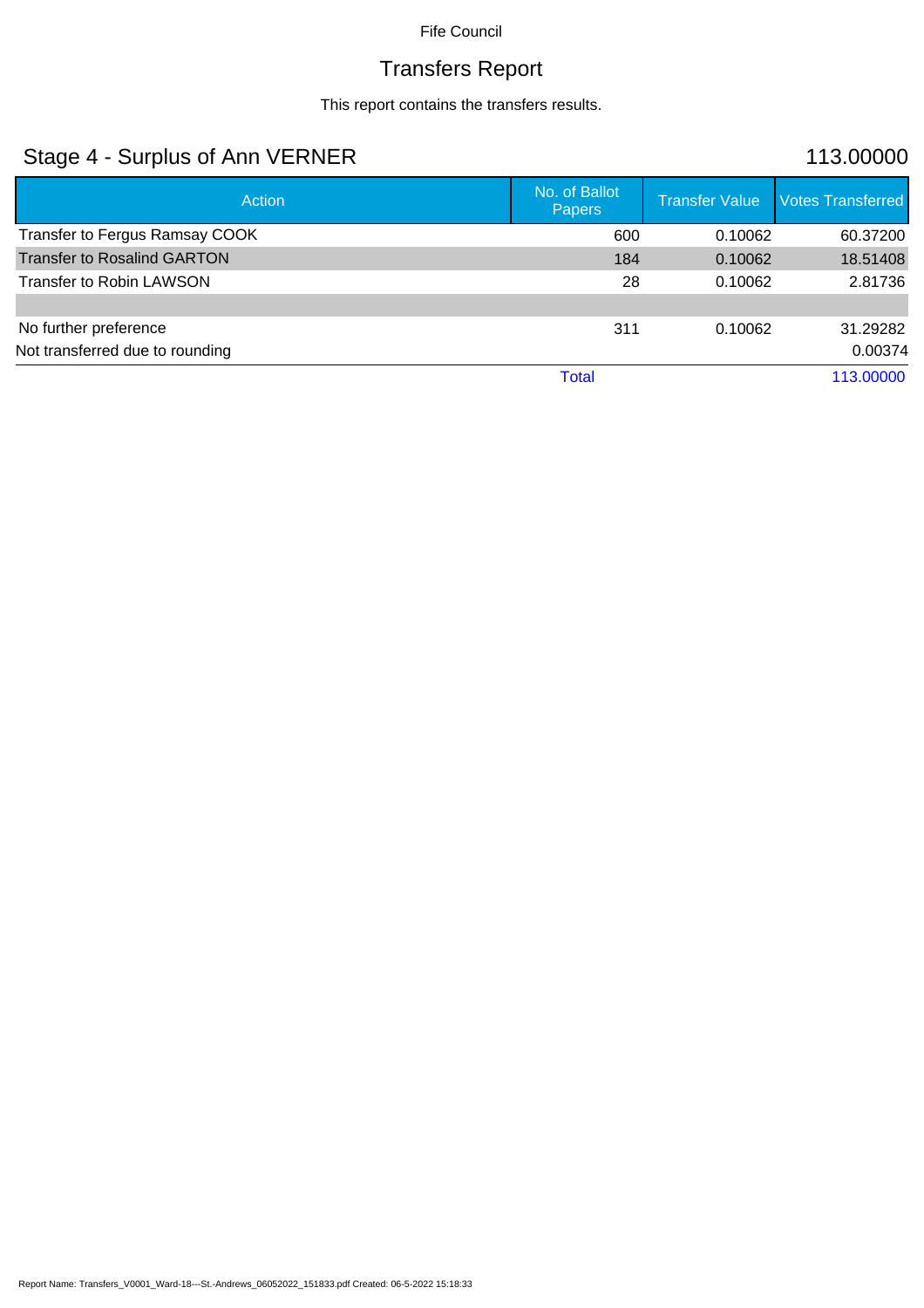# Transfers Report

This report contains the transfers results.

# Stage 5 - Exclusion of Fergus Ramsay COOK 468.41042

| Action                             | No. of Ballot<br><b>Papers</b> | <b>Transfer Value</b> | <b>Votes Transferred</b> |
|------------------------------------|--------------------------------|-----------------------|--------------------------|
| <b>Transfer to Rosalind GARTON</b> | 228                            | 1.00000               | 228.00000                |
| <b>Transfer to Robin LAWSON</b>    | 8                              | 1.00000               | 8.00000                  |
| <b>Transfer to Rosalind GARTON</b> | 124                            | 0.20158               | 24.99592                 |
| <b>Transfer to Robin LAWSON</b>    | 27                             | 0.20158               | 5.44266                  |
| <b>Transfer to Rosalind GARTON</b> | 74                             | 0.13006               | 9.62444                  |
| <b>Transfer to Robin LAWSON</b>    | 13                             | 0.13006               | 1.69078                  |
| <b>Transfer to Rosalind GARTON</b> | 252                            | 0.10062               | 25.35624                 |
| <b>Transfer to Robin LAWSON</b>    | 14                             | 0.10062               | 1.40868                  |
|                                    |                                |                       |                          |
| No further preference              | 99                             | 1.00000               | 99.00000                 |
| No further preference              | 101                            | 0.20158               | 20.35958                 |
| No further preference              | 84                             | 0.13006               | 10.92504                 |
| No further preference              | 334                            | 0.10062               | 33.60708                 |
| Not transferred due to rounding    |                                |                       | 0.00000                  |
|                                    | <b>Total</b>                   |                       | 468.41042                |